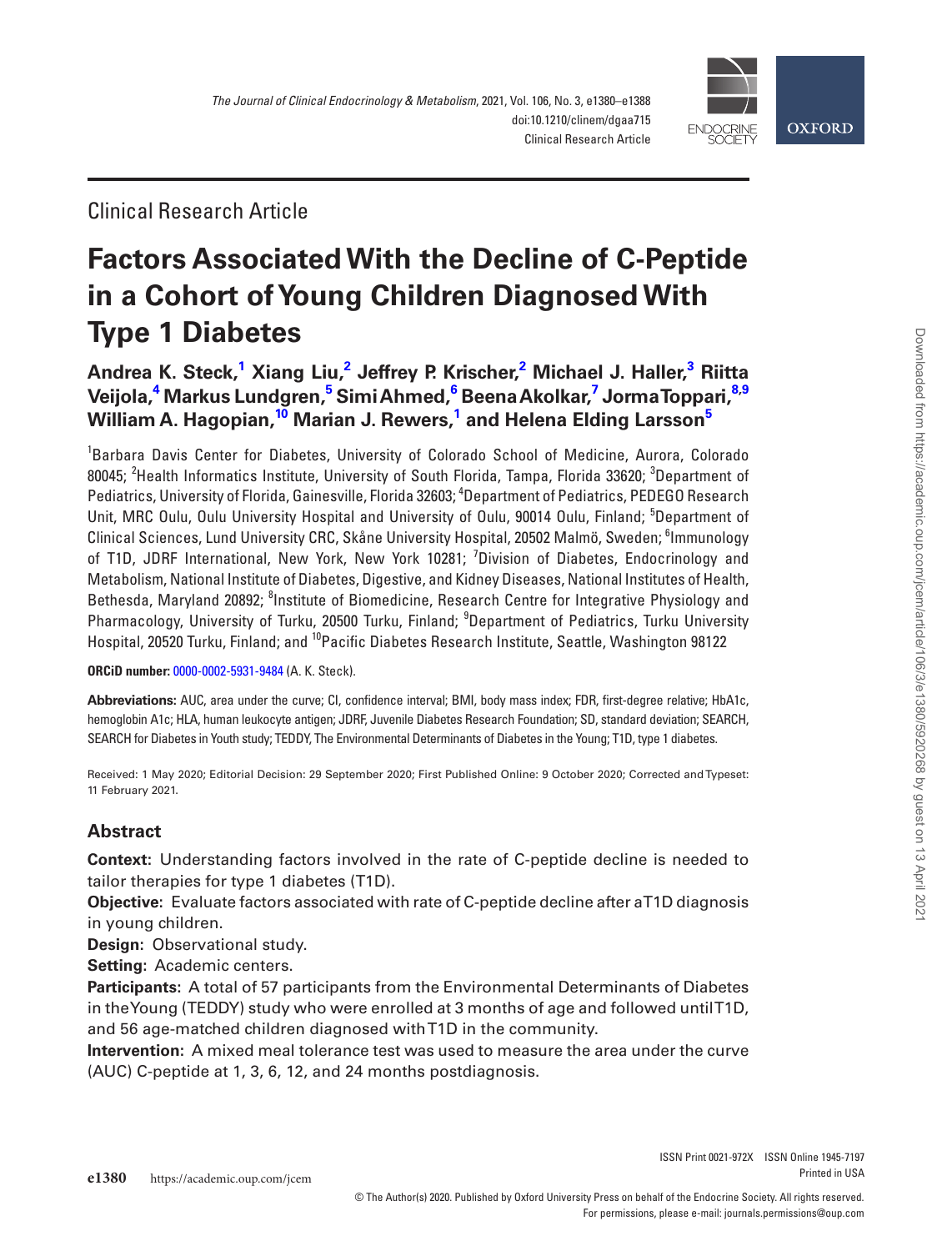**Outcome:** Factors associated with rate of C-peptide decline during the first 2 years postdiagnosis were evaluated using mixed effects models, adjusting for age at diagnosis and baseline C-peptide.

**Results:** Adjusted slopes of AUC C-peptide decline did not differ between TEDDY subjects and community controls  $(P = 0.21)$ , although the former had higher C-peptide baseline levels. In univariate analyses combining both groups ( $n = 113$ ), younger age, higher weight and body mass index z-scores, female sex, an increased number increased number of islet autoantibodies, and IA-2A or ZnT8A positivity at baseline were associated with a higher rate of C-peptide loss. Younger age, female sex, and higher weight z-score remained significant in multivariate analysis (all *P* < 0.02). At 3 months after diagnosis, higher HbA1c became an additional independent factor associated with a higher rate of C-peptide decline (*P* < 0.01).

**Conclusion:** Younger age at diagnosis, female sex, higher weight z-score, and HbA1c were associated with a higher rate of C-peptide decline after T1D diagnosis in young children.

**Freeform/Key Words:** C-peptide, pediatric type 1 diabetes, new onset, beta cell decline, risk factors

Type 1 diabetes (T1D) is an autoimmune disease resulting from the progressive immune-mediated destruction of beta cells. Clinical trials employing immunotherapies in T1D have sought to prevent beta cell loss at each of Stage 1, 2, and 3 of the disease (ie, both before and after clinical diagnosis) [\(1\)](#page-7-0). Preservation of beta cell function has been associated with lower risk of hypoglycemia and lower risk of long-term complications such as microalbuminuria and retinopathy [\(2,](#page-7-1) [3\)](#page-7-2). Notably, clinical trials using rituximab (anti-CD20), abatacept (CTLA4-Ig), alefacept (anti-CD2), teplizumab (anti-CD3), and low-dose antithymocyte globulin (ATG) [\(4–](#page-7-3)[8\)](#page-7-4) have demonstrated transient preservation of C-peptide in new onset T1D. In addition, teplizumab recently demonstrated the ability to delay, by more than 2 years, progression from Stage 2 to Stage 3 T1D in high-risk subjects [\(9](#page-7-5)). In double islet autoantibody positive subjects with first phase insulin below the threshold, oral insulin immunomodulation delayed progression to Stage 3 by 2 years [\(10](#page-7-6)). Improved understanding of the factors involved in the rate of C-peptide decline could help tailor immunomodulatory therapies to specific groups or subjects and increase the success rates of these clinical trials [\(11](#page-7-7)).

An older age and a higher body mass index (BMI) have been previously associated with higher C-peptide levels at diagnosis of T1D [\(12,](#page-7-8) [13\)](#page-7-9). The decline in stimulated C-peptide during the first year after the diagnosis has been highly variable, from 0% to 58% ([14](#page-7-10), [15](#page-7-11)), and factors involved in this variability are still only partially understood. While older age, lower HbA1c, and higher BMI at diagnosis have been reported to predict a slower loss of C-peptide ([16](#page-7-12)–[18](#page-7-13)), the SEARCH study showed a progressive decline in beta cell function independent of age, sex, HbA1c, and BMI [\(19\)](#page-7-14).

Children participating in prospective studies, such as the Environmental Determinants of Diabetes in the Young (TEDDY) study, typically have a less severe clinical presentation at diabetes onset, with less diabetic ketoacidosis and diabetes symptoms ([20](#page-7-15), [21\)](#page-8-0). We have previously shown that children diagnosed through the TEDDY study have higher C-peptide levels at onset compared with community-diagnosed children, and their C-peptide levels stayed higher throughout the first 12 months following the onset of diabetes [\(22\)](#page-8-1). The goal of the current study was to evaluate factors associated with the rate of C-peptide decline in the first 2 years after the diagnosis of clinical T1D in a cohort of young children.

#### **Materials and Methods**

#### Study population

From September 2004 to February 2010, the TEDDY study identified 8676 infants at increased risk for T1D through genetic screening for diabetes-susceptible HLA DR-DQ genotypes at sites in Sweden, Finland, Germany, Colorado, Washington State, and Florida/Georgia. Those enrolled are followed prospectively from birth to 15 years of age, with study visits beginning at 3 months of age, then every 3 months until 4 years of age, then every 6 months thereafter. Children positive for islet autoantibodies are followed every 3 months. The details of screening and follow-up have been previously published [\(23](#page-8-2), [24](#page-8-3)). The JDRF follow-up study recruited TEDDY study children diagnosed with T1D from January 2012 to December 2016; a total of 161 TEDDY study children were diagnosed with T1D during that time. For this study, 70 TEDDY study children and 60 age-matched children diagnosed with T1D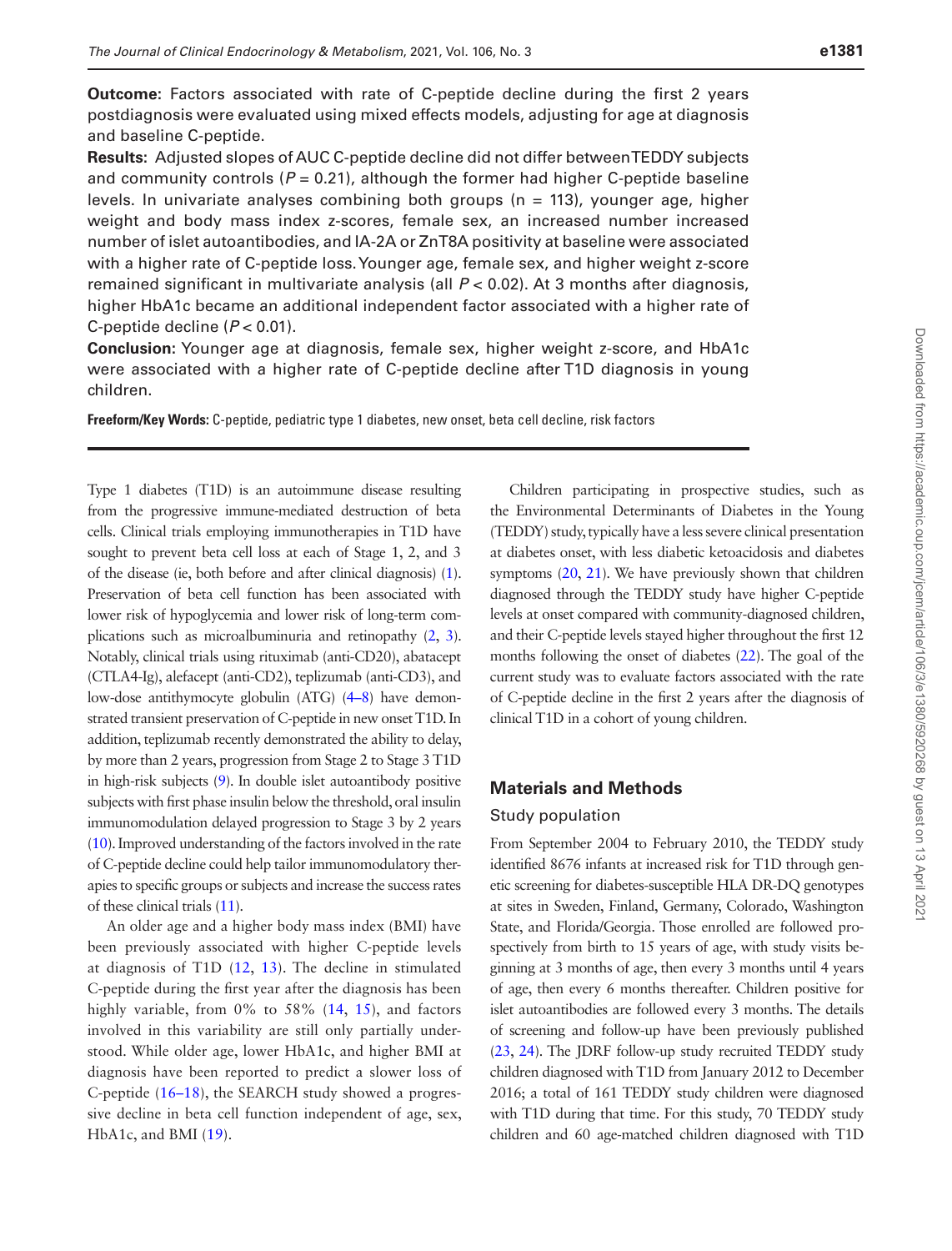from the community were enrolled by December 2016. Among the 130 enrolled subjects, 113 subjects had complete C-peptide baseline data available and were therefore included in the analysis. Control subjects from the community were matched to TEDDY subjects by age of diabetes diagnosis within 1 year and were required to have at least 1 positive islet autoantibody at diagnosis. Type 1 diabetes was defined according to American Diabetes Association criteria for diagnosis [\(25\)](#page-8-4).

After diagnosis of T1D, all participants had visits with HbA1c and a mixed meal tolerance test (MMTT) within 1 month of onset, then at 3, 6, and 12 months after diagnosis, and biannually thereafter. The primary outcome measure was the area under the curve (AUC) for serum C-peptide in response to a 2-hour MMTT. The goal was to follow all subjects for at least 2 years after diagnosis or until the loss of detectable endogenous C-peptide. Parents (or legal guardian) of the subjects provided written informed consent, and the children assent when applicable. The study was approved by the ethical review boards of all participating institutions.

#### Study visits

Subjects came in fasting for MMTT, which consisted of a standardized liquid meal, Boost High Protein (Nestle Health Care Nutrition, Inc., Bridgewater, New Jersey) given at 6 ml/kg to a maximum of 360 ml. HbA1c was measured by a Tosoh G8 HPLC Analyzer (Tosoh Bioscience Inc., San Francisco, California) at the Diabetes Diagnostic Laboratory at the University of Missouri, Columbia. C-peptide (ng/ml) was measured using Tosoh reagents on a TOSOH 2000 autoanalyzer (Tosoh Bioscience Inc., San Francisco, California) at the Northwest Lipid Research Laboratories at the University of Washington.

#### Islet autoantibodies

Autoantibodies to GAD65, IA-2, and ZnT8 were measured in 2 reference laboratories by standard radiobinding assays ([26](#page-8-5)). For sites in the United States, all serum samples were assayed at the Barbara Davis Center for Diabetes at the University of Colorado. In Europe, all sera were assayed at the University of Bristol, United Kingdom. Both laboratories have previously shown high assay sensitivity and specificity, as well as concordance [\(27](#page-8-6)). Positive samples were reanalyzed in the other laboratory for confirmation (US samples in Europe and vice versa).

#### Statistical analysis

Data were analyzed using the Statistical Analysis System software (version 9.4; SAS Institute, Cary, North Carolina). C-peptide was measured at time points 0, 15, 30, 60, 90,

and 120 minutes. These timed values were combined using the trapezoidal rule to approximate the AUC; the reported value is the AUC divided by 120 minutes, which is an estimate of the mean of the C-Peptide level over the 2-hour period. Insulin-dose adjusted HbA1c (IDAA1C), an alternate measure of residual beta cell function [\(28](#page-8-7)), was calculated as HbA1c  $(\%)+(4 \times \{ x \text{ insulin dose (units/kg/day)}).$ 

Mixed-effects models were used to analyze the longitudinal data of C-peptide AUC, where AUC C-peptide values were normalized using a log-transformation on the value in the unit of ng/mL plus  $1(log(x + 1))$ . The matching of casecontrol was modeled as a random effect and within-subject correlation was modeled using a first-order autoregressive structure. The time from diagnosis (months) was a covariate in the models and its corresponding coefficient was interpreted as the slope of C-peptide AUC change from diagnosis (ie, the negative value of the rate of C-peptide AUC loss). The effect of a potential factor on the rate of C-peptide AUC loss was modeled by examining an interaction term between the factor and the time from diagnosis. All the analyses were adjusted for age at diagnosis (years), C-peptide AUC at baseline, and the factor being examined. C-peptide AUC at baseline and autoantibody status (number of positive autoantibodies) were the measure from the baseline visit or from the 3-month visit if the baseline data was missing.

The effect of each of the potential factors on the rate of C-peptide AUC loss was examined individually. Factors with  $P < 0.05$  for their effects on the slope were further analyzed in multivariate analysis using backward elimination procedure. In the backward elimination procedure, factors having effects on the rate of C-peptide AUC loss with *P* > 0.10 were eliminated. All participants with missing data specified as part of a particular analysis were omitted from that analysis. Two-tailed *P*-values < 0.05 were considered to be statistically significant.

# **Results**

Characteristics at diagnosis of diabetes of the 57 TEDDY study and 56 community control children are described in [Table 1.](#page-3-0) Mean age of diagnosis was  $6.5 \pm 1.8$  years in these children and did not differ between TEDDY cases and community controls. As expected, the TEDDY study children had a higher frequency of the high-risk HLA DR3/4 genotype (56% vs 18%, *P* < 0.001). None of the TEDDY study children presented with diabetic ketoacidosis (DKA) at diagnosis, while 16% of the community children did  $(P = 0.001)$ , with an overall low frequency of DKA for this cohort of young children. The low rate of DKA in the community group could potentially be explained by the willingness of more medically aware or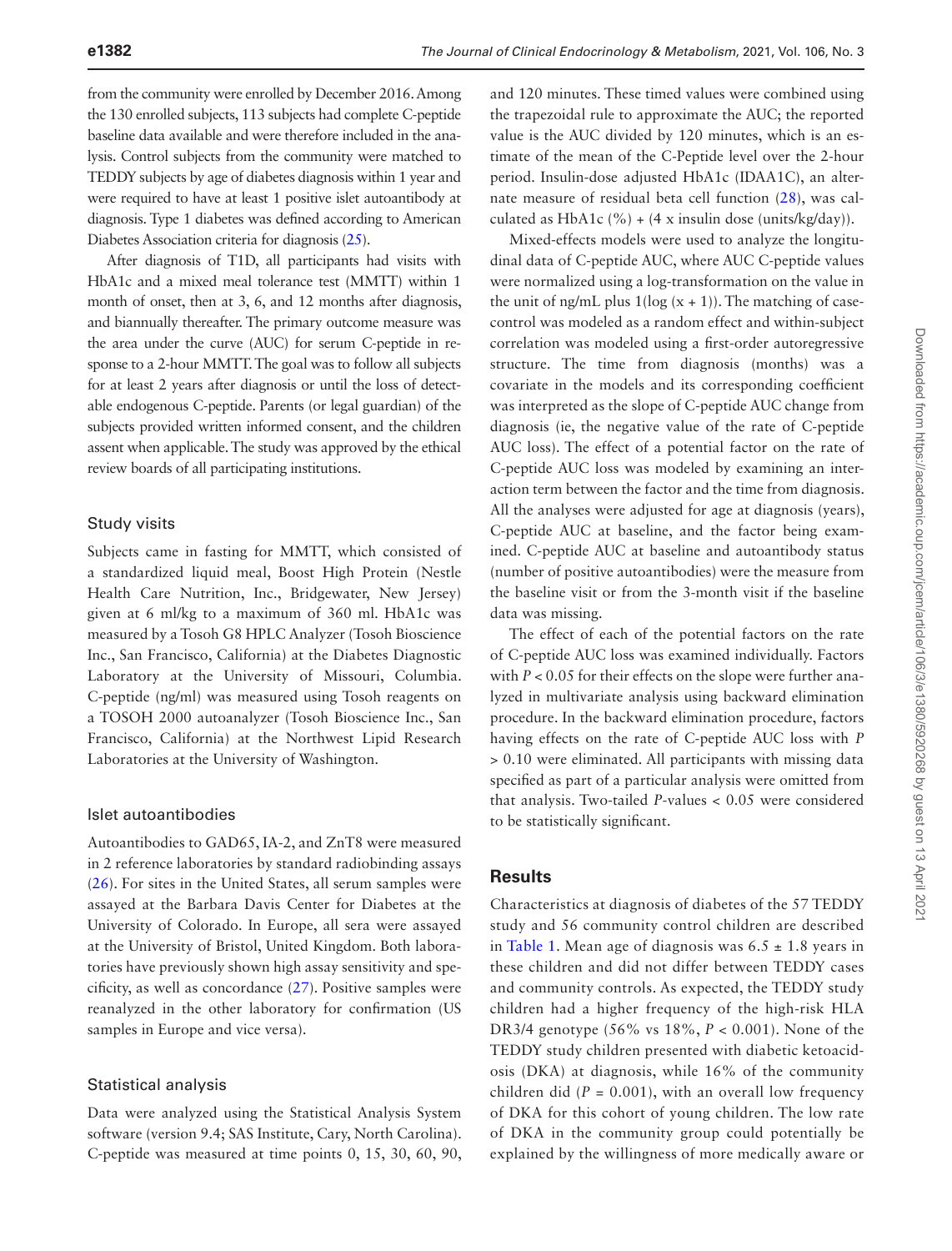committed community control families to enroll in this intensive follow-up study with multiple MMTTs during the 1<sup>st</sup> year postdiagnosis. The mean weight and BMI z-scores were higher at diagnosis in TEDDY study children versus community controls  $(0.6 \text{ vs } 0.1, P = 0.02 \text{ and }$ 0.2 vs  $-0.4$ ,  $P = 0.01$ , respectively). TEDDY study children had a lower HbA1c at diagnosis and higher C-peptide

<span id="page-3-0"></span>**Table 1.** Characteristics of study participants

|                                                  | <b>TEDDY Case</b> | Control $P$ -value <sup><i>a</i></sup> |         |
|--------------------------------------------------|-------------------|----------------------------------------|---------|
|                                                  | $(N = 57)$        | $(N = 56)$                             |         |
| Female, $N$ $(\% )$                              | 25 (43.9)         | 30(53.6)                               | 0.349   |
| FDR with $T1D, N$ (%)                            | 9(15.8)           | 5(8.9)                                 | 0.393   |
| HLA DR3/4, DQB1*0302, N                          | 32(56.1)          | 10 (17.9)                              | < 0.001 |
| (%)                                              |                   |                                        |         |
| Age at Diagnosis (years)                         | $6.4 \pm 1.8$     | $6.7 \pm 1.9$                          | 0.378   |
| Diabetic ketoacidosis, N (%)                     | 0(0.0)            | 9(16.1)                                | 0.001   |
| Weight z-score at diagnosis                      | $0.6 \pm 0.9$     | $0.1 \pm 0.9$                          | 0.021   |
| Height z-score at diagnosis $\mathbf{B}$         | $0.8 \pm 1.0$     | $0.6 \pm 1.0$                          | 0.208   |
| BMI z-score at diagnosis <sup>b</sup>            | $0.2 \pm 1.1$     | $-0.4 \pm 1.2$                         | 0.010   |
| HbA1c at diagnosis <sup><math>c</math></sup> (%) | $6.9 \pm 1.5$     | $10.2 \pm 2.3$                         | < 0.001 |
| HbA1c at diagnosis (mmol/mol)                    | $.52 \pm 16$      | $88 \pm 25$                            |         |
| Positive autoantibodies, $^d$ N (%)              |                   |                                        | 1       |
| $0-1$ Ab                                         | 14 (24.6)         | 13 (23.2)                              |         |
| $\geq$ 2 Ab                                      | 43 (75.4)         | 43 (76.8)                              |         |
| AUC C-Peptide at baseline <sup>d</sup> (ng/mL)   | $1.7 \pm 0.8$     | $1.3 \pm 0.6$                          | 0.007   |

Means ± standard deviations are shown unless specified otherwise. Weight, height, and BMI were converted to SD units (Z scores) using the CDC growth chart. Abbreviations: Ab, autoantibodies; AUC, area under the curve; BMI, body mass index; FDR, first-degree relative; HbA1c, hemoglobin A1c; HLA, human leukocyte antigen; TEDDY, The Environmental Determinants of Diabetes in the Young; T1D, type 1 diabetes.

*a* Wilcoxon rank-sum test for continuous variables and Fisher's exact test for proportions.

*b* Eight subjects with missing information were omitted from the analysis.

*c* One subject with missing HbA1c was omitted from the analysis. *d* Data from baseline visit and if missing from 3-month visit.

AUC at baseline than community controls (6.9% [52 mmol/mol] vs 10.2% [88 mmol/mol], *P* < 0.001 and 1.7 ng/mL vs  $1.3$  ng/mL,  $P = 0.007$ , respectively).

Individual trajectories of AUC C-peptide over time in TEDDY study children and community controls are shown in [Fig. 1.](#page-3-1) The slope of the C-peptide AUC change was -0.030 per month overall (95% CI: -0.033, -0.028) in log scale, adjusted for age at diagnosis and AUC C-peptide at baseline. Adjusted slopes of C-peptide AUC change did not differ between TEDDY study subjects and community controls (slope =  $-0.032$  vs.  $-0.029$  per month, respectively,  $P = 0.208$ ).

The following factors were examined for association with the rate of C-peptide loss: sex, first-degree relative with T1D, HLA DR3-DQ2/DR4-DQ8 genotype, age at diagnosis, presence of DKA, and/or diabetes symptoms at diagnosis as well as HbA1c, weight, height, and BMI z-scores at diagnosis. Additional factors from the baseline and 3-month visits included autoantibody status (IA-2A, GADA, and ZnT8A), C-peptide, HbA1c, and insulin dose-adjusted HbA1c. In univariate analyses at baseline, C-peptide, female gender, younger age, higher weight, and BMI z-scores as well as an increased number of autoantibodies, presence of IA-2A or ZnT8A autoantibodies were all associated with a higher rate of C-peptide loss; only factors that were significantly associated with a higher rate of C-peptide loss are shown in [Table 2.](#page-4-0) Three of these 8 factors remained significant in multivariate analysis adjusted for C-peptide at baseline: younger age at diagnosis, female gender, and higher weight z-score (all *P* < 0.02, [Table 3\)](#page-4-1).

The same univariate and multivariate analyses at 3 months after diagnosis are shown in [Tables 4](#page-4-2) and [5.](#page-4-3) At that time point, C-peptide, female gender, younger age, higher weight and BMI, an increased number of autoantibodies, IA-2A positivity and ZnT8A positivity as well as higher HbA1c were all associated with a higher rate of C-peptide



<span id="page-3-1"></span>**Figure 1.** Individual trajectories of AUC C-peptide (log-transformed) over time in TEDDY children (**A**) and community controls (**B**). Abbreviation: AUC, area under the curve.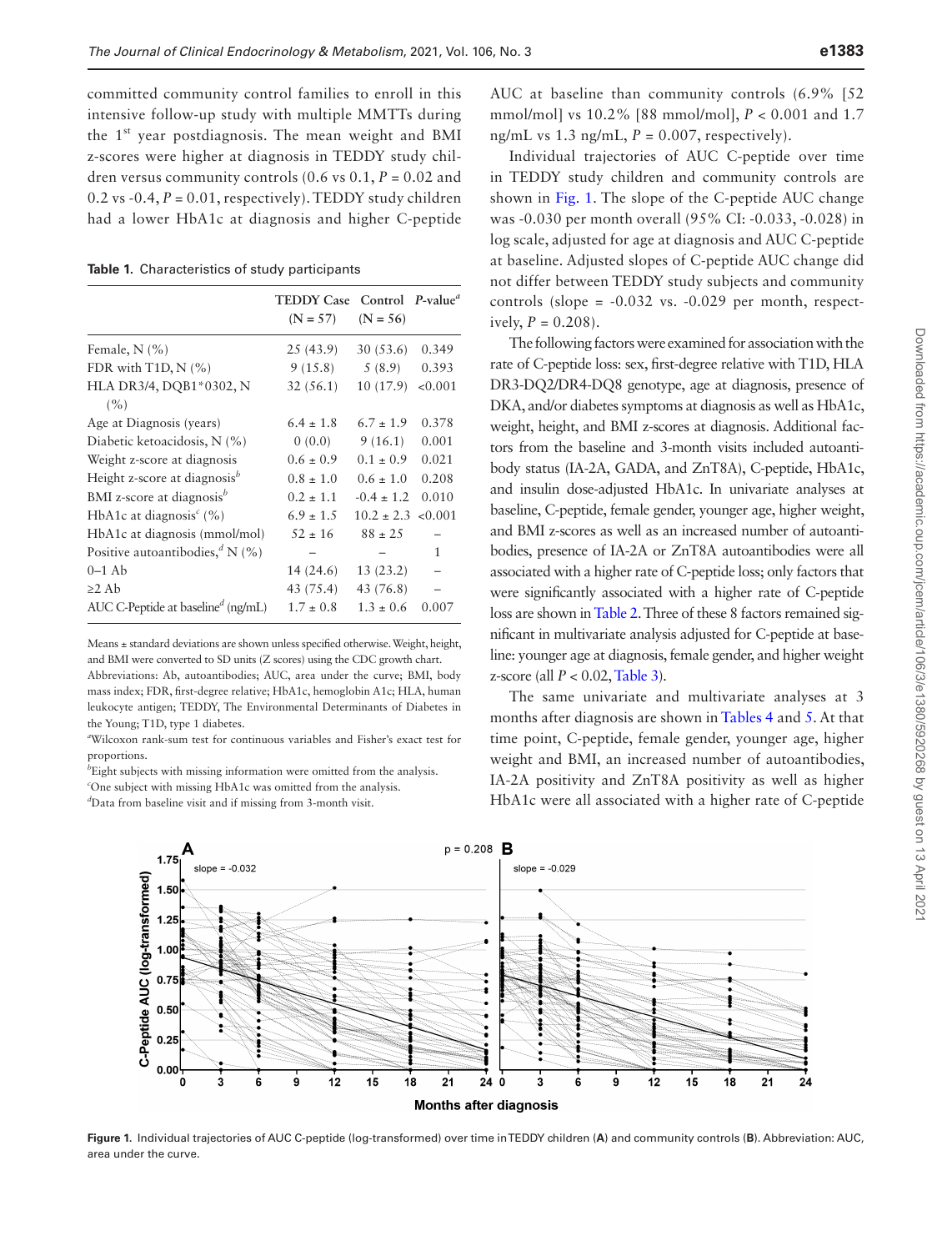| Factor                               | <b>Estimated Effect (95%</b><br>CI) on the Slope of AUC<br>$C$ -peptide $(ng/mL/month)$ | P-value |
|--------------------------------------|-----------------------------------------------------------------------------------------|---------|
| C-peptide AUC (per 1 unit)<br>log)   | $-0.011(-0.021,-0.001)$                                                                 | 0.037   |
| Female sex                           | $-0.006$ $(-0.011, -0.002)$                                                             | 0.010   |
| Age at diagnosis (per year)          | $0.002$ $(0.000, 0.003)$                                                                | 0.008   |
| Weight z-score at Dx (per<br>SD)     | $-0.005$ $(-0.008, -0.002)$                                                             | 0.001   |
| BMI z-score at Dx (per $SD^a$ )      | $-0.003(-0.005,-0.001)$                                                                 | 0.013   |
| Number of positive<br>autoantibodies | $-0.006$ $(-0.009, -0.003)$                                                             | < 0.001 |
| IA-2A positive                       | $-0.009$ $(-0.015, -0.003)$                                                             | 0.004   |
| ZnT8A positive                       | $-0.007 (-0.012, -0.002)$                                                               | 0.009   |

<span id="page-4-0"></span>**Table 2.** Factors associated with slope of AUC C-peptide change (univariate baseline analyses)

A negative coefficient in these analyses corresponds to a faster rate of C-peptide loss. Analyses were adjusted for age at diagnosis (years) and C-peptide AUC at baseline.

Abbreviations: AUC, area under the curve; BMI, body mass index; CI, confidence interval; SD, standard deviation.

*a* Eight subjects with a missing BMI z-score were omitted from the analysis.

<span id="page-4-1"></span>**Table 3.** Factors associated with slope of AUC C-peptide change (multivariate baseline analyses)

| Factor                             | Estimated Effect (95% CI)<br>on the Slope of AUC C-peptide<br>(ng/mL/month) | P-value |
|------------------------------------|-----------------------------------------------------------------------------|---------|
| Female                             | $-0.006(-0.011,-0.001)$                                                     | 0.014   |
| Age at diagnosis<br>(per year)     | 0.002(0.001, 0.003)                                                         | 0.005   |
| Weight z-score at<br>$Dx$ (per SD) | $-0.003$ $(-0.006, -0.001)$                                                 | 0.014   |
| IA-2A positive                     | $-0.006$ $(-0.012, 0.000)$                                                  | 0.061   |
| ZnT8A positive                     | $-0.005$ $(-0.010, 0.000)$                                                  | 0.065   |

A negative coefficient in these analyses corresponds to a faster rate of C-peptide loss. Analyses were adjusted for age at diagnosis (years) and C-peptide AUC at baseline.

Abbreviations: AUC, area under the curve; CI, confidence interval; SD, standard deviation.

loss ([Table 4\)](#page-4-2). In multivariate-adjusted analyses, higher HbA1c, in addition to younger age, female gender, and higher weight, was also associated with a higher rate of C-peptide decline (all *P* < 0.02, [Table 5\)](#page-4-3).

#### **Discussion**

In this international cohort of children diagnosed with T1D at a young age (mean age 6.5 years), we have analyzed factors involved in the rate of C-peptide decline during the first 2 years after the onset of disease. We <span id="page-4-2"></span>**Table 4.** Factors associated with slope of AUC C-peptide change (univariate 3 month visit analyses)

| Factor                                            | <b>Estimated Effect (95%</b><br>CI) on the Slope of AUC<br>C-peptide (ng/mL/month) | P-value    |
|---------------------------------------------------|------------------------------------------------------------------------------------|------------|
| C-peptide AUC (per 1 unit<br>log)                 | $-0.011 (-0.021, -0.001)$                                                          | 0.037      |
| Female                                            | $-0.006(-0.011,-0.002)$                                                            | 0.010      |
| Age at diagnosis (per year)                       | $0.002$ $(0.000, 0.003)$                                                           | 0.008      |
| Weight z-score (per $SD$ ) <sup><i>a</i></sup>    | $-0.006$ $(-0.009, -0.002)$                                                        | 0.001      |
| BMI z-score (per $SD$ ) <sup>a</sup>              | $-0.005$ $(-0.008, -0.002)$                                                        | 0.002      |
| Number of positive<br>autoantibodies <sup>b</sup> | $-0.006$ $(-0.009, -0.003)$                                                        | ${<}0.001$ |
| IA-2A positive $\epsilon$                         | $-0.010$ $(-0.016, -0.003)$                                                        | 0.002      |
| ZnT8A positive <sup>c</sup>                       | $-0.006(-0.012,-0.001)$                                                            | 0.018      |
| HbA1c (per $\%$ ) <sup>d</sup>                    | $-0.003$ $(-0.006, -0.001)$                                                        | 0.018      |

A negative coefficient in these analyses corresponds to a faster rate of C-peptide loss. Analyses were adjusted for age at diagnosis (years) and C-peptide AUC at baseline.

Abbreviations: AUC, area under the curve; BMI, body mass index; CI, confidence interval; HbA1c, hemoglobin A1c; SD, standard deviation. *a* Three subjects with missing information were omitted from the analysis. *b* Six subjects with missing information were omitted from the analysis. *c* Four subjects with missing information were omitted from the analysis. *d* Three subjects with missing HbA1c were omitted from the analysis.

#### <span id="page-4-3"></span>**Table 5.** Factors associated with slope of AUC C-peptide change (multivariate 3 month visit analyses)

| Estimated Effect (95% CI)<br>on the Slope of AUC C-peptide<br>(ng/mL/month) | P-value |
|-----------------------------------------------------------------------------|---------|
| $-0.006$ $(-0.010, -0.001)$                                                 | 0.017   |
| 0.002(0.001, 0.003)                                                         | 0.001   |
| $-0.005$ $(-0.008, -0.001)$                                                 | 0.009   |
| $-0.004$ $(-0.007, -0.001)$                                                 | 0.005   |
| $-0.006$ $(-0.012, 0.000)$                                                  | 0.051   |
| $-0.005$ $(-0.010, 0.000)$                                                  | 0.052   |
|                                                                             |         |

A negative coefficient in these analyses corresponds to a faster rate of C-peptide loss. Analyses were adjusted for age at diagnosis (years) and C-peptide AUC at baseline. Five subjects with missing information on HbA1c, IA-2A or ZnT8A status were omitted from the analysis.

Abbreviations: AUC, area under the curve; CI, confidence interval; HbA1c, hemoglobin A1c; SD, standard deviation.

have previously shown that children diagnosed through the TEDDY study have higher C-peptide levels at onset compared with community-diagnosed children and that C-peptide levels stay higher throughout the first 12 months following the onset of T1D ([22\)](#page-8-1). Here we found that rates of C-peptide AUC loss (slope), adjusted for age at diagnosis and C-peptide AUC at baseline, did not differ between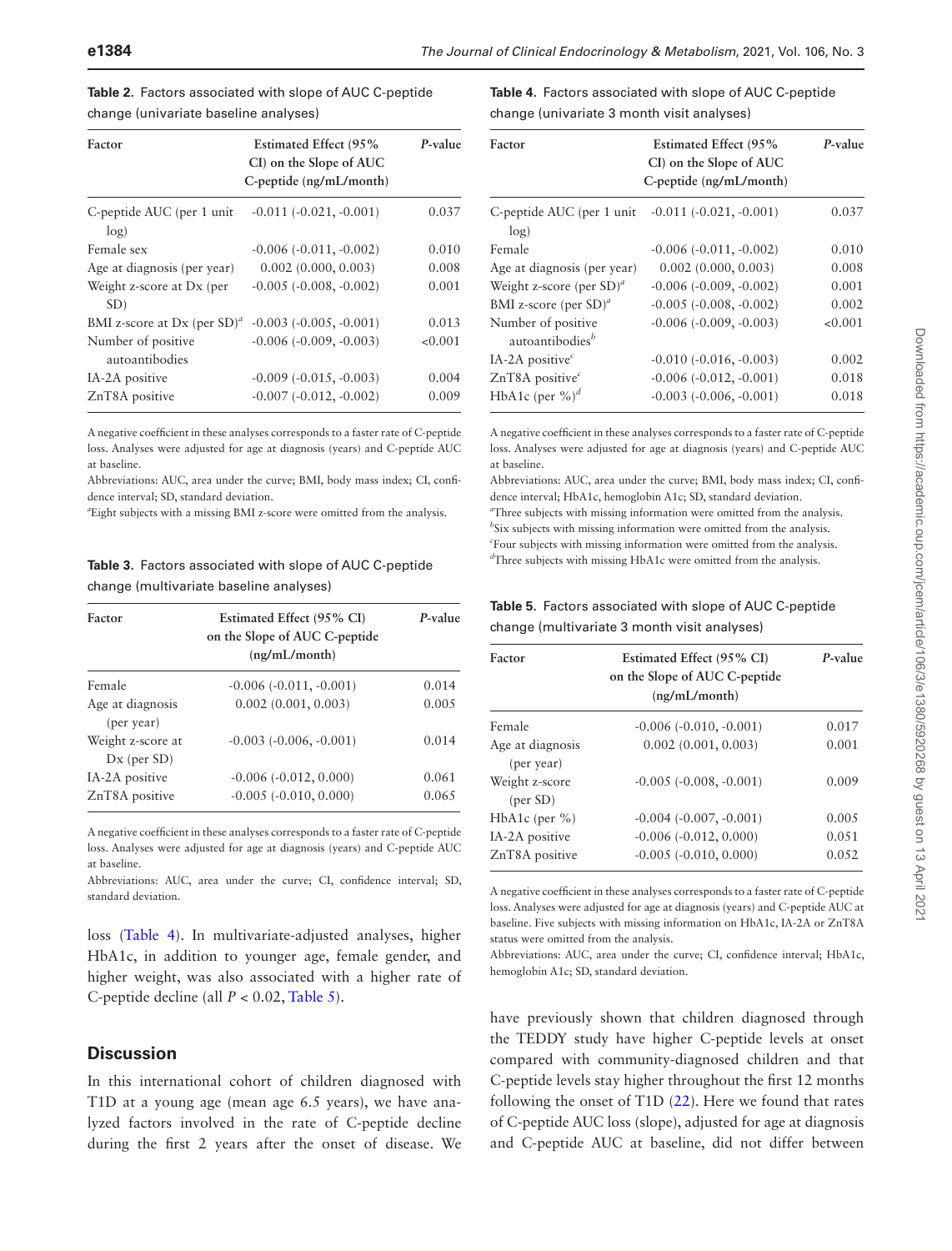TEDDY study subjects and community controls, and that younger age at diagnosis, female sex, higher weight z-score, and higher HbA1c were associated with a faster decline of C-peptide over the first 2 years after diagnosis.

While age and BMI have been associated with C-peptide levels at diagnosis ([13](#page-7-9), [17](#page-7-16), [18,](#page-7-13) [29\)](#page-8-8), the rate of C-peptide decline after diagnosis has been highly variable in previous studies, and factors involved in the rate of C-peptide decline have not been consistent across studies. Data from 481 individuals with recent onset T1D enrolled in TrialNet studies showed that age at diagnosis and baseline C-peptide were significant predictors of the rate of C-peptide loss [\(11](#page-7-7)). A study looking at the rate of stimulated C-peptide decline in 446 children with new onset T1D from Scandinavia, Europe, and North America between 1982 and 2009 found that both the initial C-peptide and rate of C-peptide decline seemed to have increased over this 27-year time period [\(30](#page-8-9)). In that study, younger age, positivity for GADA, IAA, or both—but not BMI z-score, gender, or initial C-peptide were associated with a faster rate of C-peptide decline during the 15 months after diagnosis. Of note, mean age varied from 9 years to 12.8 years for the 5 cohorts included, while this cohort of children was younger (mean age of 6.5 years at diagnosis). After adjusting for age at diagnosis and C-peptide AUC at baseline, IA-2A positivity and ZnT8A positivity in this study were associated with a higher rate of C-peptide loss in univariate analyses  $( $0.01$ ), with  $P =$$ 0.06 in multivariate analyses. Islet autoantibody positivity and levels have been shown to be associated with the rate of progression to T1D in children followed in prospective birth cohort studies such as TEDDY and the Diabetes Autoimmunity Study in the Young ([31](#page-8-10), [32](#page-8-11)). Therefore, it seems likely that ongoing autoimmunity as noted by autoantibody positivity would also play a role in rate of beta cell loss after diagnosis.

Preservation of C-peptide is known to be associated with a lower risk of hypoglycemia and a lower risk of long-term microvascular complications ([2](#page-7-1), [3\)](#page-7-2). More recently, a study showed that DKA at diagnosis of T1D in children predicts persistently elevated HbA1c levels and poor long-term glycemic control independent of demographic and socioeconomic factors [\(33\)](#page-8-12). In our current study, both higher HbA1c and a higher weight z-score were associated with a higher rate of C-peptide decline over the first 2 years after diagnosis, suggesting that metabolic factors could also play a role in the preservation of beta cell function. Diagnosis at a young age and poor metabolic control (higher HbA1c) could imply a more severe autoimmune process leading to an early presentation of the disease in those at risk. While some studies have reported preserved beta-cell function with a higher BMI close to diabetes onset [\(16\)](#page-7-12), other studies have shown

greater C-peptide decline over 1 year postdiagnosis with a higher BMI ([18](#page-7-13), [34](#page-8-13)) or no effect of BMI on the rate of C-peptide decline postdiagnosis ([17](#page-7-16), [19](#page-7-14)). At diagnosis of diabetes in subjects <18 years old, HbA1c levels have been shown to inversely correlate with AUC C-peptide as well as measures of the timing of C-peptide responses in OGTT, including peak C-peptide and early and late C-peptide responses  $(35)$ . These various metabolic measures are obviously intertwined, but may help develop endpoints for beta cell preservation trials and tailor therapies to specific individuals or groups of individuals.

Limitations of this study include a relatively small number of subjects diagnosed with T1D with follow-up limited to 2 years after diagnosis. This could influence the results of some of the factors that were borderline, such as IA-2A and ZnT8A positivity. In addition, as baseline visits happened about a month after diagnosis, IAA levels were not available for community control subjects and therefore could not be analyzed and were not included in the analysis of either group. Although the rate of C-peptide decline was not statistically different between the 2 groups, there are important differences between the groups, such as higher T1D genetic load and earlier diagnosis in TEDDY subjects. Therefore, it is possible that known or unknown factors that regulate beta cell function decline were different between these 2 groups.

In summary, this study of young children diagnosed with T1D shows that adjusted rates of C-peptide loss were similar between TEDDY study subjects and community controls. Younger age at diagnosis, female gender, a higher weight z-score, and a higher HbA1c were associated with a higher rate of C-peptide decline over the first 2 years after diagnosis, while positivity for IA-2A and ZnT8A autoantibodies might also contribute to C-peptide decline in young children.

### **Acknowledgments**

*Financial Support:* The TEDDY Study is funded by U01 DK63829, U01 DK63861, U01 DK63821, U01 DK63863, U01 DK63790, UC4 DK63829, UC4 DK63861, UC4 DK63821, UC4 DK63863, UC4 DK95300, UC4 DK100238, UC4 DK106955, UC4 DK112243, UC4 DK117483, and Contract No. HHSN267200700014C from the National Institute of Diabetes and Digestive and Kidney Diseases (NIDDK), National Institute of Allergy and Infectious Diseases (NIAID), Eunice Kennedy Shriver National Institute of Child Health and Human Development (NICHD), National Institute of Environmental Health Sciences (NIEHS), Centers for Disease Control and Prevention (CDC), and JDRF. This work supported in part by the NIH/NCATS Clinical and Translational Science Awards to the University of Florida (UL1 TR000064) and the University of Colorado (UL1 TR002535). The JDRF Follow-up study is funded by grant number 17-2011-274 from the Juvenile Diabetes Research Foundation (JDRF).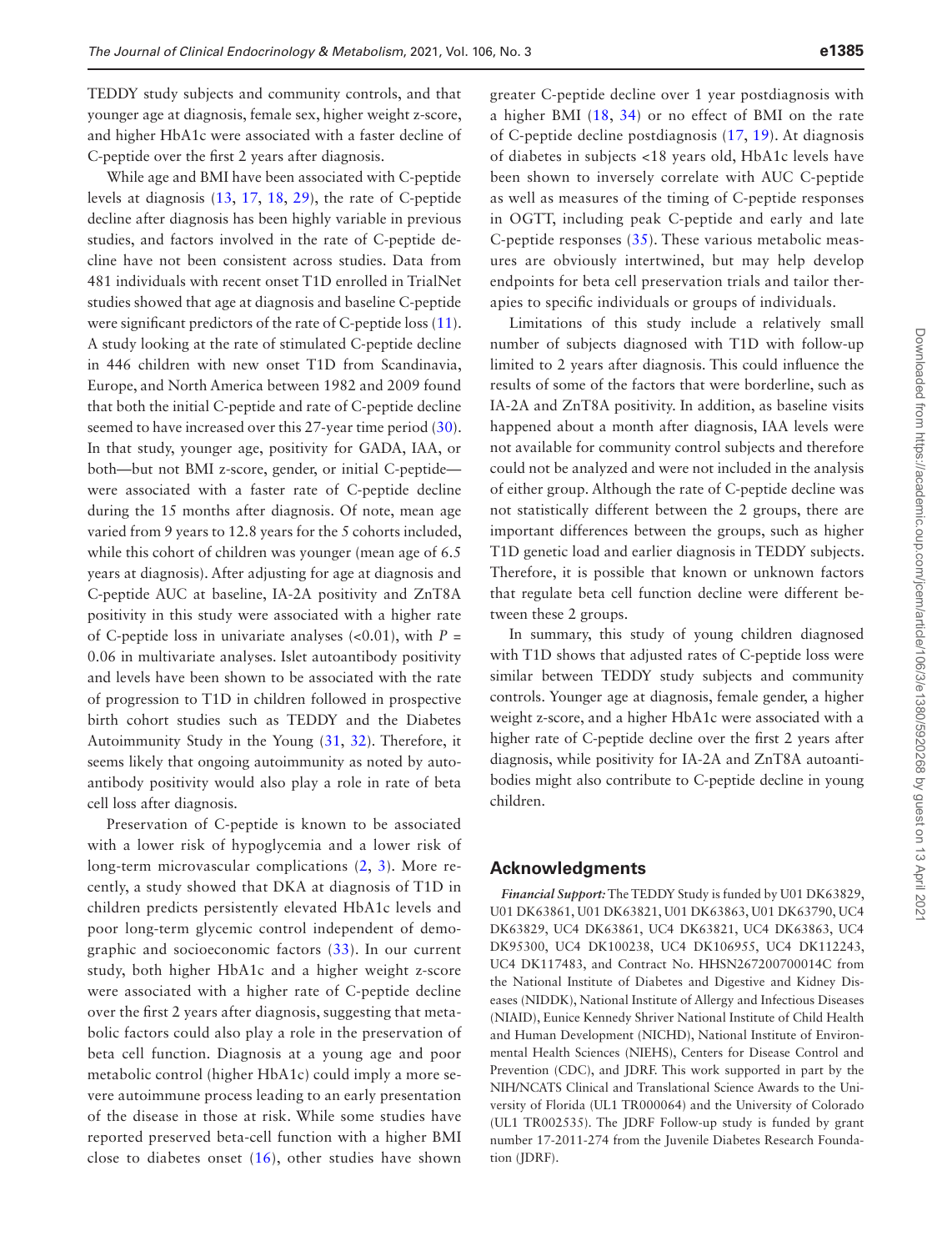*Author Contributions:* A.K.S designed the study, wrote the manuscript, contributed to the discussion; X.L. researched data, reviewed/edited the manuscript; J.K. designed the study, contributed to the discussion, reviewed/edited the manuscript; M.J.H. reviewed/edited the manuscript; R.V. contributed to the discussion, reviewed/edited the manuscript; M.L. contributed to the discussion, reviewed/edited the manuscript; S.A. contributed to the discussion, reviewed/edited the manuscript; B.A. contributed to the discussion, reviewed/edited the manuscript; J.T. contributed to the discussion, reviewed/edited the manuscript; W.A.H reviewed/edited the manuscript; M.J.R designed the study, contributed to the discussion, reviewed/edited the manuscript; H.E.L. contributed to the discussion, reviewed/edited the manuscript.

#### **The TEDDY Study Group**

*Colorado Clinical Center: Marian Rewers, MD, PhD, PI,<sup>1,4,5,6,9,10</sup>* Aaron Barbour, Kimberly Bautista,<sup>11</sup> Judith Baxter,<sup>8,911</sup> Daniel Felipe-Morales, Kimberly Driscoll, PhD,<sup>8</sup> Brigitte I. Frohnert, MD,<sup>2,13</sup> Marisa Stahl, MD,<sup>12</sup> Patricia Gesualdo,<sup>2,6,11,13</sup> Michelle Hoffman,<sup>11,12,13</sup> Rachel Karban,<sup>11</sup> Edwin Liu, MD,<sup>12</sup>,Jill Norris, PhD,<sup>2,3,11</sup> Stesha Peacock, Hanan Shorrosh, Andrea Steck, MD,<sup>3,13</sup> Megan Stern, Erica Villegas,<sup>2</sup> Kathleen Waugh<sup>6,7,11</sup>. University of Colorado, Anschutz Medical Campus, Barbara Davis Center for Childhood Diabetes, Aurora, Colorado 80045.

*Finland Clinical Center:* Jorma Toppari, MD, PhD, PI,¥,^,1,4,10,13 Olli G. Simell, MD, PhD, Annika Adamsson, PhD,^,11 Suvi Ahonen,\*,±,§ Mari Åkerlund, \*,±,§ Leena Hakola, \* Anne Hekkala, MD,<sup>n,o</sup> Henna Holappa,<sup>n,¤</sup> Heikki Hyöty, MD, PhD,<sup>\*,±,6</sup> Anni Ikonen,<sup>n,¤</sup> Jorma Ilonen, MD, PhD,<sup>¥,¶,3</sup> Sinikka Jäminki,<sup>\*,±,</sup> Sanna Jokipuu,<sup>^</sup> Leena Karlsson,^ Jukka Kero, MD, PhD,<sup>¥,^</sup> Miia Kähönen,<sup>µ,¤,11,13</sup> Mikael Knip, MD, PhD, \*,±,5 Minna-Liisa Koivikko, "," Merja Koskinen, \*,± Mirva Koreasalo,<sup>\*,±,§,2</sup> Kalle Kurppa, MD, PhD,<sup>\*,±,12</sup> Jarita Kytölä,<sup>\*,±</sup> Tiina Latva-aho,<sup>µ,¤</sup> Katri Lindfors, PhD,<sup>\*,12</sup> Maria Lönnrot, MD, PhD, \*,±,6 Elina Mäntymäki,^ Markus Mattila,\* Maija Miettinen, \$,2 Katja Multasuo,<br/> $^{\mathfrak{u},\mathfrak{v}}$  Teija Mykkänen,<br> $^{\mathfrak{u},\mathfrak{v}}$ Tiina Niininen,<br><br/>\*.<br>\*,\*11 Sari Niinistö,±,§,2 Mia Nyblom,\*,± Sami Oikarinen, PhD,\*,± Paula Ollikainen,<sup>µ,¤</sup> Zhian Othmani,<sup>^</sup> Sirpa Pohjola,<sup>n,¤</sup> Petra Rajala,<sup>^</sup> Jenna Rautanen,±,§ Anne Riikonen,\*,±,§,2 Eija Riski,^ Miia Pekkola,\*,± Minna Romo,^ Satu Ruohonen,^ Satu Simell, MD, PhD,<sup>¥,12</sup> Maija Sjöberg,<sup>^</sup> Aino Stenius,<sup>µ,¤,11</sup> Päivi Tossavainen, MD,<sup>µ,¤</sup> Mari Vähä-Mäkilä,<sup>¥</sup> Sini Vainionpää,^ Eeva Varjonen,<sup>^,11</sup> Riitta Veijola, MD, PhD, $\mu$ , $\alpha$ ,13 Irene Viinikangas, $\mu$ , $\alpha$  Suvi M. Virtanen, MD, PhD.<sup>\*</sup>, $\pm$ , §,2 ¥ University of Turku, 20500 Turku, Finland; \*Tampere University, 33100 Tampere, Finland; "University of Oulu, 90570 Oulu, Finland;<br>^Turku University Hospital, Hospital District of Southwest Finland; Turku University Hospital, Hospital District of Southwest Finland, 20521 Turku, Finland; <sup>±</sup> Tampere University Hospital, 33520 Tampere, Finland; <sup>o</sup>Oulu University Hospital, 90220 Oulu, Finland, <sup>§</sup>National Institute for Health and Welfare, FI-00271 Helsinki, Finland; ¶ University of Kuopio, 70210 Kuopio, Finland.

Georgia/Florida Clinical Center: Jin-Xiong She, PhD, PI,<sup>1,3,4,10</sup> Desmond Schatz, MD,<sup>\*,4,5,7,8</sup> Diane Hopkins,<sup>11</sup> Leigh Steed,<sup>11,12,13</sup> Jennifer Bryant,<sup>11</sup> Katherine Silvis,<sup>2</sup> Michael Haller, MD,<sup>\*,13</sup> Melissa Gardiner,<sup>11</sup> Richard McIndoe, PhD, Ashok Sharma, Stephen W. Anderson, MD,<sup>^</sup> Laura Jacobsen, MD,<sup>\*,13</sup> John Marks, DHSc,<sup>\*,11,13</sup> and \*P.D. Towe. Center for Biotechnology and Genomic Medicine, Augusta University, Augusta, Georgia 30912. \*University of Florida, Gainesville, Florida 32610, ^ Pediatric Endocrine Associates, Atlanta, Georgia 30342.

Germany Clinical Center: Anette G. Ziegler, MD, PI,<sup>1,3,4,10</sup> Ezio Bonifacio, PhD,<sup>\*,5</sup> Cigdem Gezginci, Anja Heublein, Eva Hohoff,<sup>Y,2</sup> Sandra Hummel, PhD,<sup>2</sup> Annette Knopff,<sup>7</sup> Charlotte Koch, Sibylle Koletzko, MD, <sup>¶, 12</sup> Claudia Ramminger, <sup>11</sup> Roswith Roth, PhD, <sup>8</sup> Jenni-

fer Schmidt, Marlon Scholz, Joanna Stock, 8,11,13 Katharina Warncke, MD,<sup>13</sup> Lorena Wendel, Christiane Winkler, PhD,<sup>2,11</sup> Forschergruppe Diabetes e.V. and Institute of Diabetes Research, Helmholtz Zentrum München, Forschergruppe Diabetes, and Klinikum rechts der Isar, Technische Universität München, 85764 Neuherberg, Germany; \*Center for Regenerative Therapies, TU Dresden, 01307 Dresden, Germany, ¶ Dr. von Hauner Children's Hospital, Department of Gastroenterology, Ludwig Maximillians University Munich, 80337 München, Germany, <sup>¥</sup>University of Bonn, Department of Nutritional Epidemiology, 53012 Bonn, Germany.

*Sweden Clinical Center:* Åke Lernmark, PhD, PI,<sup>1,3,4,5,6,8,9,10</sup> Daniel Agardh, MD, PhD,<sup>6,12</sup> Carin Andrén Aronsson, PhD,<sup>2,11,12</sup> Maria Ask, Rasmus Bennet, Corrado Cilio, PhD, MD,<sup>5,6</sup> Susanne Dahlberg, Helene Engqvist, Emelie Ericson-Hallström, Annika Björne Fors, Lina Fransson, Thomas Gard, Monika Hansen, Hanna Jisser, Fredrik Johansen, Berglind Jonsdottir, MD, PhD,<sup>11</sup> Helena Elding Larsson, MD, PhD<sup>6,13</sup>, Marielle Lindström, Markus Lundgren, MD, PhD,13 Marlena Maziarz, PhD, Maria Månsson-Martinez, Jessica Melin,<sup>11</sup> Zeliha Mestan, Caroline Nilsson, Karin Ottosson, Kobra Rahmati, Anita Ramelius, Falastin Salami, Anette Sjöberg, Birgitta Sjöberg, Carina Törn, PhD,<sup>3</sup> Åsa Wimar.<sup>13</sup> Lund University, SE-221 00 Lund, Sweden.

*Washington Clinical Center:* William A. Hagopian, MD, PhD,  $PI_{n}^{1,3,4,5,6,7,10,12,13}$  Michael Killian,<sup>6,7,11,12</sup> Claire Cowen Crouch,<sup>11,13</sup> Jennifer Skidmore<sup>2</sup>, Masumeh Chavoshi, Arlene Meyer, Jocelyn Meyer, Denise Mulenga,<sup>11</sup> Nole Powell, Jared Radtke, Matei Romancik, Shreya Roy, Davey Schmitt, Sarah Zink. Pacific Northwest Research Institute, Seattle, Washington, DC 98122.

*Pennsylvania Satellite Center:* Dorothy Becker, MD, Margaret Franciscus, MaryEllen Dalmagro-Elias Smith,<sup>2</sup> Ashi Daftary, MD, Mary Beth Klein, Chrystal Yates. Children's Hospital of Pittsburgh of UPMC, Pittsburgh, Pennsylvania 15224.

Data Coordinating Center: Jeffrey P. Krischer, PhD, PI,<sup>1,4,5,9,10</sup> Sarah Austin-Gonzalez, Maryouri Avendano, Sandra Baethke, Brant Burkhardt, PhD,<sup>5,6</sup> Martha Butterworth<sup>2</sup>, Joanna Clasen, David Cuthbertson, Christopher Eberhard, Steven Fiske,<sup>8</sup> Jennifer Garmeson, Veena Gowda, Kathleen Heyman, Belinda Hsiao, Christina Karges, Francisco Perez Laras, Qian Li, PhD,<sup>2,3</sup> Shu Liu, Xiang Liu, PhD,<sup>2,3,8,13</sup> Kristian Lynch, PhD<sup>5,6,8</sup>, Colleen Maguire, Jamie Malloy, Cristina McCarthy,<sup>11</sup> Hemang Parikh, PhD<sup>3</sup>, Cassandra Remedios, Chris Shaffer, Laura Smith, PhD,  ${}^{8,11}$  Susan Smith  ${}^{11}$ , Noah Sulman, PhD, Roy Tamura, PhD,  ${}^{1,2,11,12,13}$  Dena Tewey, Michael Toth, Ulla Uusitalo, PhD,<sup>2</sup> Kendra Vehik, PhD,<sup>4,5,6,8,13</sup> Ponni Vijayakandipan, Jimin Yang, PhD, RD.<sup>2</sup> Past staff: Michael Abbondondolo, Lori Ballard, Rasheedah Brown, Stephen Dankyi, David Hadley, PhD, Hye-Seung Lee, PhD, Wendy McLeod, Aubrie Merrell, Steven Meulemans, Ryan Quigley. University of South Florida, Tampa, Florida 33620.

*Autoantibody Reference Laboratories:* Liping Yu, MD,^,5 Dongmei Miao, MD, Polly Bingley, MD, FRCP, 5 Alistair Williams,\* Kyla Chandler,\* Ilana Kelland,\* Yassin Ben Khoud,\* Huma Zahid,\* Matthew Randell,\*. ^ Barbara Davis Center for Childhood Diabetes, University of Colorado, Anschutz Medical Campus, Aurora, Colorado 80045. \*Bristol Medical School, University of Bristol, Bristol BS8 1TL, UK.

*HbA1c Laboratory:* Randie R. Little, PhD, Curt Rohlfing. Diabetes Diagnostic Laboratory, Dept. of Pathology, University of Missouri School of Medicine, Columbia, Missouri 65212.

*HLA Reference Laboratory:* William Hagopian, MD, PhD,<sup>3</sup> Masumeh Chavoshi, Jared Radtke, Sarah Zink. Pacific Northwest Research Institute, Seattle, Washington, DC 98122. (Previously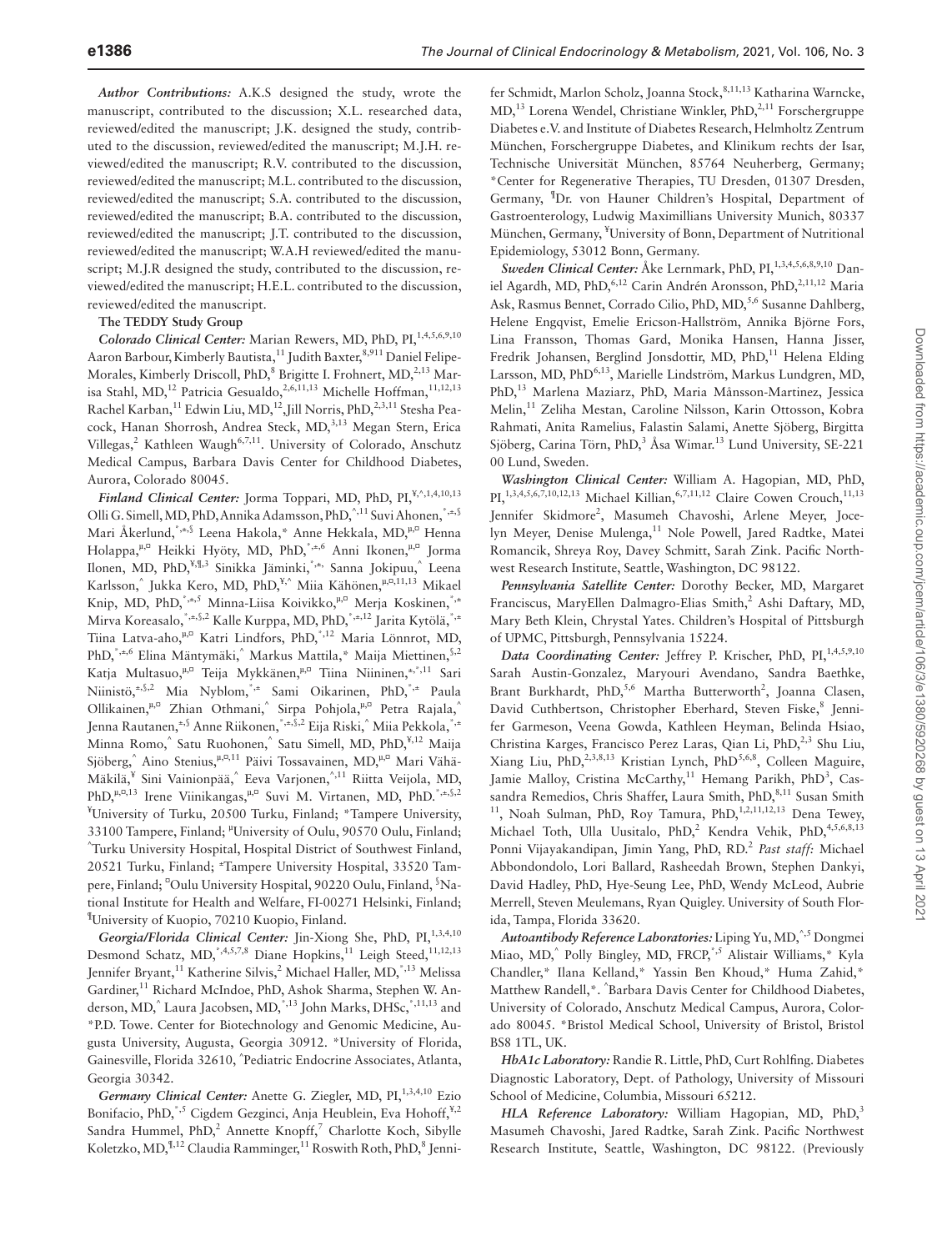Henry Erlich, PhD,<sup>3</sup> Steven J. Mack, PhD, Anna Lisa Fear. Center for Genetics, Children's Hospital Oakland Research Institute, Oakland, California 94609.)

*OGTT/MMTT Laboratory:* Santica M. Marcovina, PhD, ScD, Andrew N. Hoofnagle, MD, PhD, Northwest Lipid Metabolism and Diabetes Research Laboratories, University of Washington, Seattle, Washington, DC 98195.

*Repository:* Sandra Ke, Niveen Mulholland, PhD, NIDDK Biosample Repository at Fisher BioServices, Rockville, Maryland 20850.

Project Scientist: Beena Akolkar, PhD.<sup>1,3,4,5,6,7,9,10</sup> National Institutes of Diabetes and Digestive and Kidney Diseases, Bethesda, Maryland 20892.

*Other contributors:* Kasia Bourcier, PhD;\*,5 Thomas Briese, PhD;¥,6 Suzanne Bennett Johnson, PhD;<sup> $\mu$ ,8,11</sup> and Eric Triplett, PhD.<sup> $\mu$ ,6 \*</sup>National Institutes of Allergy and Infectious Diseases, Bethesda, Maryland 20892; <sup>¥</sup>Columbia University, New York, NY 10032., <sup>µ</sup>Florida State University, Tallahassee, Florida 32306; ¶ University of Florida, Gainesville, Florida 32603.

#### *Committees:*

<sup>1</sup>Ancillary Studies, <sup>2</sup>Diet, <sup>3</sup>Genetics, <sup>4</sup>Human Subjects/Publicity/ Publications, <sup>5</sup>Immune Markers, <sup>6</sup>Infectious Agents, <sup>7</sup>Laboratory Implementation, <sup>8</sup>Psychosocial, <sup>9</sup>Quality Assurance, <sup>10</sup>Steering, <sup>11</sup>Study Coordinators, 12Celiac Disease, 13Clinical Implementation.

# **Additional Information**

*Correspondence and Reprint Requests:* Andrea Steck, MD, Barbara Davis Center for Childhood Diabetes, University of Colorado School of Medicine, 1775 Aurora Court, A140, Aurora, CO 80045– 6511. E-mail: [andrea.steck@cuanschutz.edu](mailto:andrea.steck@cuanschutz.edu?subject=).

*Disclosure Summary*: The authors have nothing to disclose.

*Data Availability:* The datasets generated during and/or analyzed during the current study are not publicly available but are available from the corresponding author on reasonable request.

## **References**

- <span id="page-7-0"></span>1. Insel RA, Dunne JL, Atkinson MA, et al. Staging presymptomatic type 1 diabetes: a scientific statement of JDRF, the Endocrine Society, and the American Diabetes Association. *Diabetes Care.* 2015;**38**(10):1964–1974.
- <span id="page-7-1"></span>2. Steffes MW, Sibley S, Jackson M, Thomas W. Beta-cell function and the development of diabetes-related complications in the diabetes control and complications trial. *Diabetes Care.* 2003;**26**(3):832–836.
- <span id="page-7-2"></span>3. Lachin JM, McGee P, Palmer JP; DCCT/EDIC Research Group. Impact of C-peptide preservation on metabolic and clinical outcomes in the diabetes control and complications trial. *Diabetes.* 2014;**63**(2):739–748.
- <span id="page-7-3"></span>4. Pescovitz MD, Greenbaum CJ, Krause-Steinrauf H, et al.; Type 1 Diabetes TrialNet Anti-CD20 Study Group. Rituximab, B-lymphocyte depletion, and preservation of beta-cell function. *N Engl J Med.* 2009;**361**(22):2143–2152.
- 5. Orban T, Bundy B, Becker DJ, et al.; Type 1 Diabetes TrialNet Abatacept Study Group. Co-stimulation modulation with abatacept in patients with recent-onset type 1 diabetes: a randomised, double-blind, placebo-controlled trial. *Lancet.* 2011;**378**(9789):412–419.
- 6. Rigby MR, Harris KM, Pinckney A, et al. Alefacept provides sustained clinical and immunological effects in new-onset type 1 diabetes patients. *J Clin Invest.* 2015;**125**(8):3285–3296.
- 7. Hagopian W, Ferry RJ Jr, Sherry N, et al.; Protégé Trial Investigators. Teplizumab preserves C-peptide in recent-onset type 1 diabetes: two-year results from the randomized, placebocontrolled Protégé trial. *Diabetes.* 2013;**62**(11):3901–3908.
- <span id="page-7-4"></span>8. Haller MJ, Long SA, Blanchfield JL, et al.; Type 1 Diabetes TrialNet ATG-GCSF Study Group. Low-dose anti-thymocyte globulin preserves C-peptide, reduces HbA1c, and increases regulatory to conventional T-cell ratios in new-onset type 1 diabetes: two-year clinical trial data. *Diabetes.* 2019;**68**(6): 1267–1276.
- <span id="page-7-5"></span>9. Herold KC, Bundy BN, Long SA, et al.; Type 1 Diabetes TrialNet Study Group. An anti-CD3 antibody, teplizumab, in relatives at risk for type 1 diabetes. *N Engl J Med.* 2019;**381**(7):603–613.
- <span id="page-7-6"></span>10. Writing Committee for the Type 1 Diabetes TrialNet Oral Insulin Study G, Krischer JP, Schatz DA, Bundy B, Skyler JS, Greenbaum CJ. Effect of oral insulin on prevention of diabetes in relatives of patients with type 1 diabetes: a randomized clinical trial. *JAMA* 2017; **318**(19):1891–1902.
- <span id="page-7-7"></span>11. Bundy BN, Krischer JP; Type 1 Diabetes TrialNet Study Group. A model-based approach to sample size estimation in recent onset type 1 diabetes. *Diabetes Metab Res Rev.* 2016;**32**(8):827–834.
- <span id="page-7-8"></span>12. Xu P, Qian X, Schatz DA, Cuthbertson D, Krischer JP; DPT-1 Study Group. Distribution of C-peptide and its determinants in North American children at risk for type 1 diabetes. *Diabetes Care.* 2014;**37**(7):1959–1965.
- <span id="page-7-9"></span>13. Sosenko JM, Geyer S, Skyler JS, et al. The influence of body mass index and age on C-peptide at the diagnosis of type 1 diabetes in children who participated in the diabetes prevention trial-type 1. *Pediatr Diabetes.* 2018;**19**(3):403–409.
- <span id="page-7-10"></span>14. Palmer JP. C-peptide in the natural history of type 1 diabetes. *Diabetes Metab Res Rev* 2009;**25**(4):325–328.
- <span id="page-7-11"></span>15. Brown RJ, Sinaii N, Rother KI. Too much glucagon, too little insulin: time course of pancreatic islet dysfunction in new-onset type 1 diabetes. *Diabetes Care.* 2008;**31**(7):1403–1404.
- <span id="page-7-12"></span>16. Greenbaum CJ, Anderson AM, Dolan LM, et al.; SEARCH Study Group. Preservation of beta-cell function in autoantibody-positive youth with diabetes. *Diabetes Care.* 2009;**32**(10):1839–1844.
- <span id="page-7-16"></span>17. Hao W, Gitelman S, DiMeglio LA, Boulware D, Greenbaum CJ; Type 1 Diabetes TrialNet Study Group. Fall in C-peptide during first 4 years from diagnosis of type 1 diabetes: variable relation to age, HbA1c, and insulin dose. *Diabetes Care.* 2016;**39**(10):1664–1670.
- <span id="page-7-13"></span>18. Ludvigsson J, Carlsson A, Deli A, et al. Decline of C-peptide during the first year after diagnosis of Type 1 diabetes in children and adolescents. *Diabetes Res Clin Pract.* 2013;**100**(2):203–209.
- <span id="page-7-14"></span>19. Dabelea D, Mayer-Davis EJ, Andrews JS, et al. Clinical evolution of beta cell function in youth with diabetes: the SEARCH for Diabetes in Youth study. *Diabetologia.* 2012;**55**(12):3359–3368.
- <span id="page-7-15"></span>20. Elding Larsson H, Vehik K, Bell R, et al.; TEDDY Study Group; SEARCH Study Group; Swediabkids Study Group; DPV Study Group; Finnish Diabetes Registry Study Group. Reduced prevalence of diabetic ketoacidosis at diagnosis of type 1 diabetes in